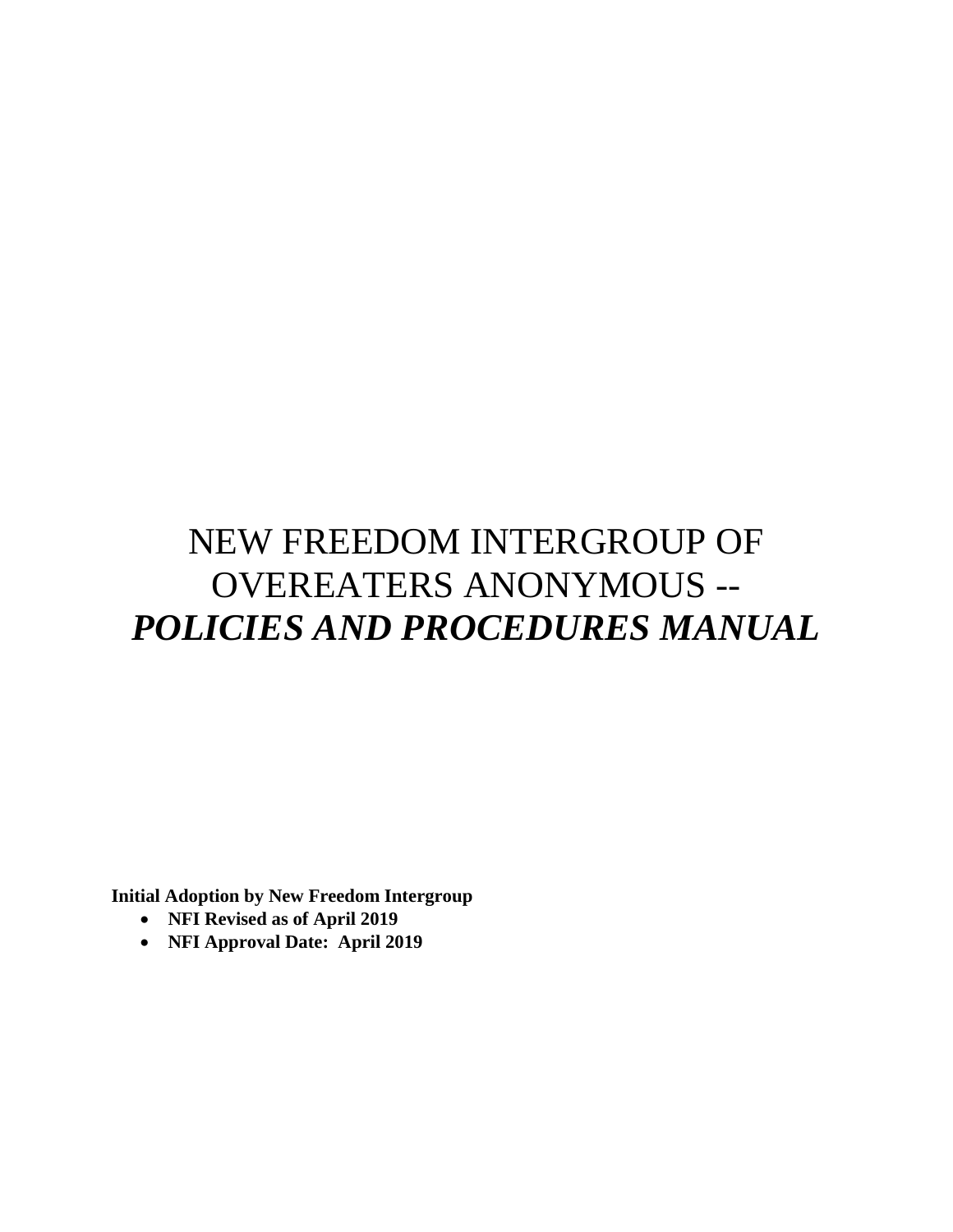# **TABLE OF CONTENTS**

| RESPONSIBILITIES OF THE INTERGROUP BOARD                         |  |
|------------------------------------------------------------------|--|
|                                                                  |  |
|                                                                  |  |
|                                                                  |  |
|                                                                  |  |
|                                                                  |  |
|                                                                  |  |
|                                                                  |  |
|                                                                  |  |
|                                                                  |  |
|                                                                  |  |
|                                                                  |  |
|                                                                  |  |
|                                                                  |  |
|                                                                  |  |
|                                                                  |  |
|                                                                  |  |
| $\bullet$                                                        |  |
| PUBLIC INFORMATION/PROFESSIONAL OUTREACH COMMITTEE9<br>$\bullet$ |  |
|                                                                  |  |
|                                                                  |  |
|                                                                  |  |
|                                                                  |  |
|                                                                  |  |
|                                                                  |  |
|                                                                  |  |
|                                                                  |  |
|                                                                  |  |
| $\bullet$                                                        |  |
| $\bullet$                                                        |  |
| $\bullet$                                                        |  |
|                                                                  |  |
|                                                                  |  |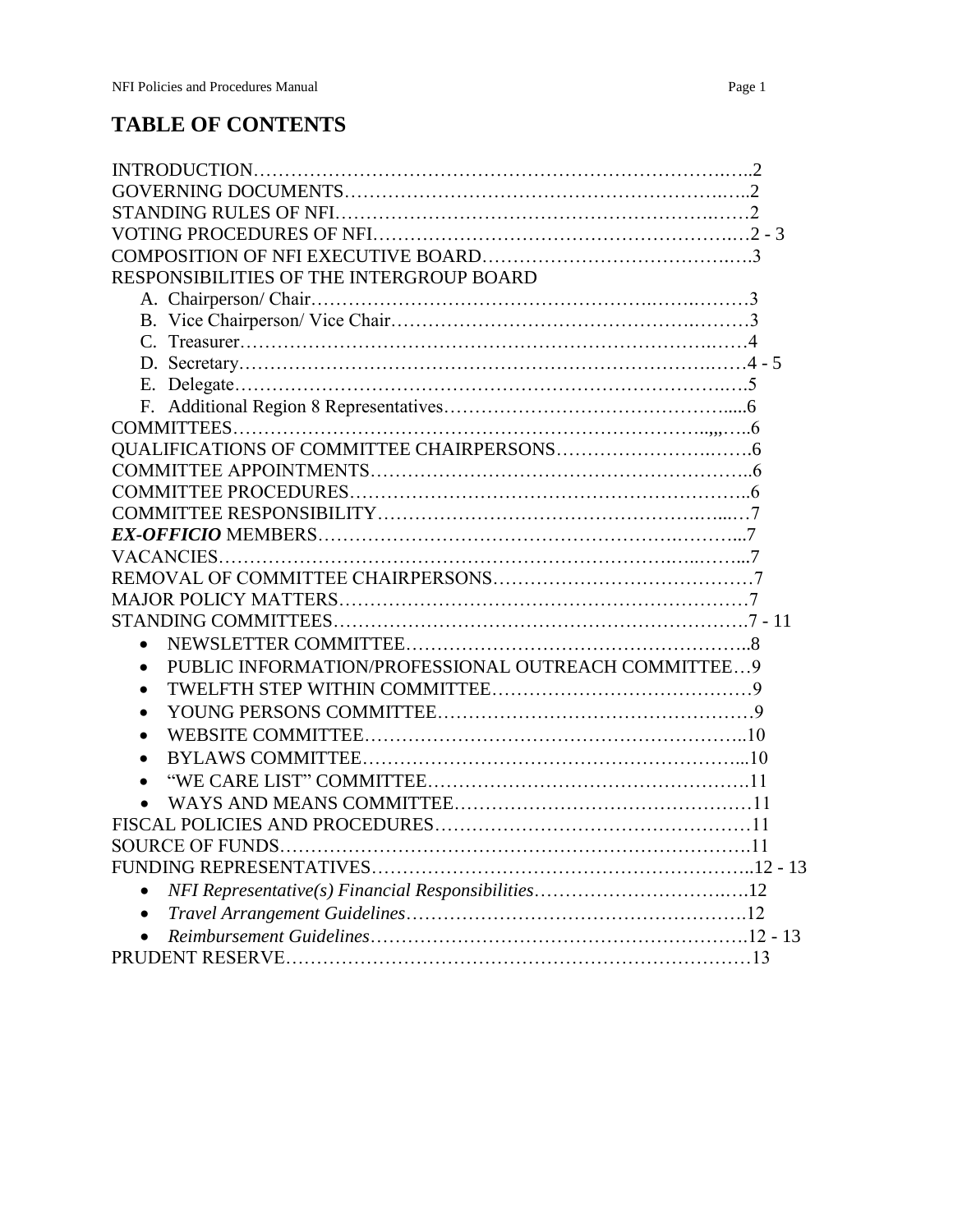#### **INTRODUCTION**

This Policies and Procedures Manual (P&P Manual) guides the business practices of the New Freedom Intergroup of Overeaters Anonymous. It also may be referred to as "New Freedom Intergroup," "Intergroup," "IG," or "NFI."

#### **GOVERNING DOCUMENTS**

NFI is subject to the policies and procedures of OA.org and OA Region 8. NFI will conduct its business in accordance with the provisions of the NFI Bylaws. The policies and procedures set forth in this P&P Manual supplement, and do not supersede, the NFI Bylaws. The policies and procedures in this P&P Manual may be revised at any regular or special meeting of NFI by a simple majority of the voting members present at the time of the vote, provided that a quorum as defined by the NFI Bylaws is present.

### **STANDING RULES OF NFI**

- 1. In all deliberations, the group conscience is more important than the technicalities of the actual motion.
- 2. To be recognized, all speakers must raise their hand and be acknowledged by the Chair. When recognized, stand while speaking (Unless physically unable.)
- 3. Pro and Con will be limited to three speakers for a main motion, and two speakers for each amendment.
- 4. No main motion and all amendments to that main motion will last longer than 15 minutes in total, including discussion. At the end of 15 minutes the question will be called automatically
- 5. The Chair will call on people in order: first Pro, then Con.
- 6. To provide the opportunity for as many different representatives or alternates to speak during the meeting the Chair has the right to recognize those members who have not had the opportunity to speak. If more than three wish to speak on one side of an issue they will select amongst themselves the three to represent them.
- 7. No questions will be entertained until one Pro and one Con have been presented for each main motion and amendment.
- 8. Cell phones, beepers, pagers and other wireless communication equipment must be silenced during the meeting.
- 9. Except for emergency new business, motions from the floor will be referred to Committee or the Board for processing and discussion at a future NFI meeting.
- 10. Verbal reports will not be more than five minutes in length.

#### **VOTING PROCEDURES OF NFI**

- 1. Vote may be taken by voice, show of hands, standing, or ballot, at the discretion of the Chair.
- 2. A Voting member may request a more accurate vote count by simply calling out "Division." The Chair may also use a voting method which assures an exact count.
- 3. The Chair may also call for division by stating, "The Chair is in Doubt."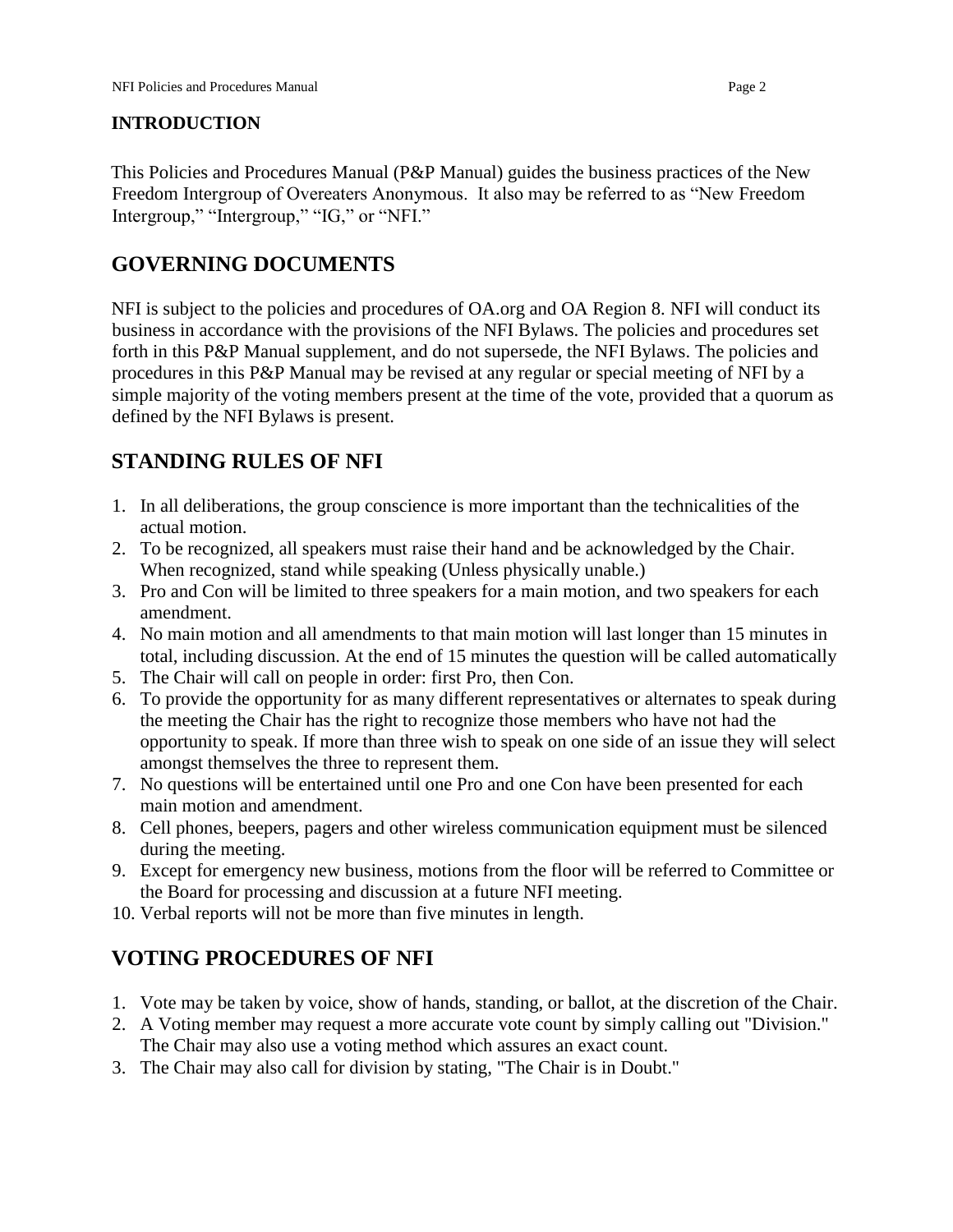NFI Policies and Procedures Manual Page 3

- 
- 4. Ballot vote will be used for elections unless there is only one nominee, and Intergroup Reps pass a motion to accept by acclamation. Ballots will be distributed, collected and tallied by non-voting members appointed by the Chair. After announcement of results, motion is in order to destroy ballots.

### **COMPOSITION OF NFI EXECUTIVE BOARD**

The NFI Executive Board is the group of trusted servants tasked with leading NFI in carrying out its duties. The Executive Board does not govern. The Executive Board consists of the Chairperson, Vice Chairperson, Treasurer, Secretary and WSBC Delegate.

### **RESPONSIBILITIES OF THE INTERGROUP BOARD**

#### A. **Chairperson/ Chair**

- 1. Shall fulfill all duties for the Chairperson set forth in the NFI Bylaws.
- 2. Shall preside at all regular meetings of NFI and all meetings of the NFI Executive Board.
- 3. May cast the deciding vote to break a tie.
- 4. May attend all standing committee meetings.
- 5. May call special meetings with a minimum of 48 hours notice.
- 6. Shall ensure that the general account of NFI is audited annually (refer to Webster: audit *vt* I*:* to examine with intent to verify).
- 7. Shall attend Region 8 Business Assemblies (funds permitting).
- 8. Shall attend World Service Business Conferences (funds permitting).
- 9. May appoint a Parliamentarian with the approval of the Board to serve a one-year term.
	- a. The Parliamentarian shall advise as to proper parliamentary procedures for conducting the business of NFI meetings.
	- b. The Parliamentarian shall perform duties as agreed upon and assigned by the NFI Executive Board.
	- c. The Parliamentarian shall remain neutral and not have a vote.
- 10. Shall oversee the NFI Retreat and/or NFI Convention and all other committee functions.
- 11. Shall prepare a written agenda for the upcoming NFI meeting.

#### B. **Vice Chairperson/ Vice Chair**

- 1. Shall fulfill all duties of the Vice Chairperson as set forth in the NFI Bylaws.
- 2. Shall serve as Chair in the absence of the Chairperson.
- 3. Shall serve as the coordinator of all Standing Committees appointed by NFI.
- 4. Will meet with Standing Committee Chairs a minimum of every other month.
- 5. Will coordinate monthly Standing Committee reports to NFI.
- 6. Will coordinate with committee chairs to ensure all necessary information gets to the Newsletter Editor to report committee work and upcoming events.
- 7. Will serve as Chairperson of the Bylaws and Electronic Documents committee.
- 8. Serves as Region 8 Rep and WSO Delegate should the Chairperson be unable to attend said meetings.
- 9. Will stay current with OA.org and Region8.org to assist NFI to stay up to date with all OA events and happenings.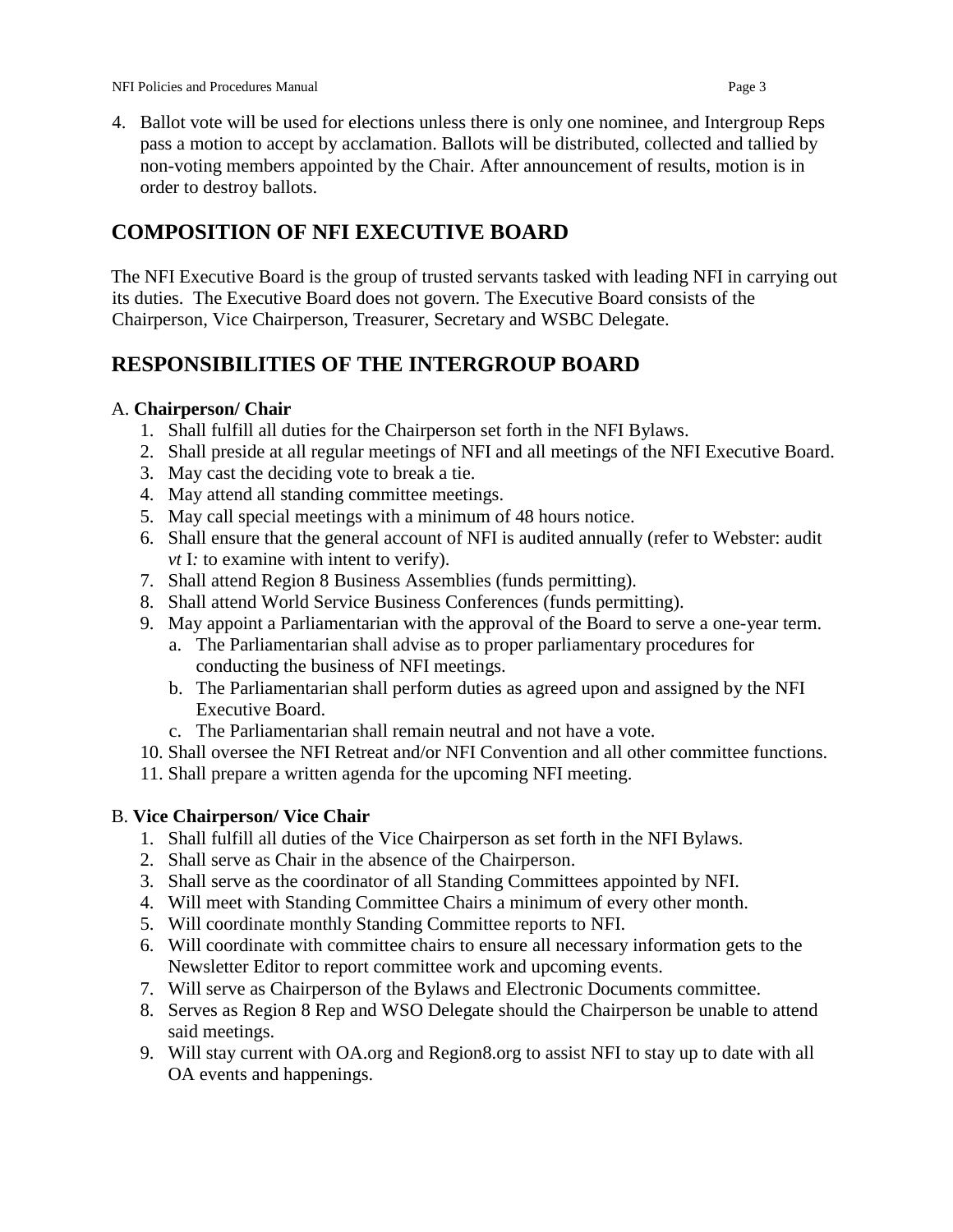10. Will coordinate and select speakers for monthly OA meetings to be held after NFI meetings.

#### C. **Treasurer**

- 1. Shall fulfill all duties of the Treasurer set forth in the NFI Bylaws.
- 2. Shall regularly check NFI Post Office Box.
- 3. Shall maintain bank accounts as necessary for disbursal of NFI funds.
- 4. Shall be one of a minimum of two signers on all bank accounts.
- 5. Shall submit written financial reports including status of prudent reserve each month at the NFI meetings. Reports shall be retained for three (3) years. (See paragraph on Prudent Reserve - Page13).
- 6. Shall submit Meeting Contributions Report to Newsletter Chair by the  $20<sup>th</sup>$  of the month to be published in the next NFI Newsletter.
- 7. Shall pay monthly bills/donations as follows:
	- a. WSO Send to WSO the recommendation of 10% of monthly contributions. Payment can be made electronically or by check.
	- b. Region 8 (SOAR 8) Send to Region 8 the WSO recommendation of 30% of monthly contributions. Payment can be made electronically or by check.
	- c. Meeting Place Pay the amount as defined by the current budget to the current meeting place. In the event of rent increase, propose a budget override at the next NFI meeting
	- d. Newsletter Reimburse Newsletter Chair by check when bill is presented.
	- e. Reimburse NFI members by check for approved purchases made on behalf of NFI when receipts are presented.
- 8. Shall pay annual bills as follows:
	- a. Post Office Box.
	- b. The website domain name and host. (These may be annual or a longer time period.)
	- c. Registration for WSBC Delegates Due each year as defined by the WSO website. Form will be completed by the Treasurer and signed by the NFI Chair; Form and payment will be remitted by the Treasurer to WSBC. For specific information please see OA.org.
	- d. Other receipts that will come in from Region 8 Reps and WSBC Delegates.
- 9. Shall have a reputable person review Treasury record from previous year.
- 10. Shall maintain a manual NFI Group's Donations ledger to formally coincide with athe electronic version.
- 11. Shall maintain an NFI Treasury e-mail account.

#### D. **Secretary**

- 1. Shall fulfill all duties of the Secretary set forth in the NFI Bylaws.
- 2. Shall record the minutes and see that the minutes are kept of all Intergroup and Intergroup Board meetings, and that a copy of the minutes is printed or electronically made available to each Board member and Intergroup Representative.
- 3. Shall maintain a hard copy of minutes of past meetings and furnish file copy to webmaster.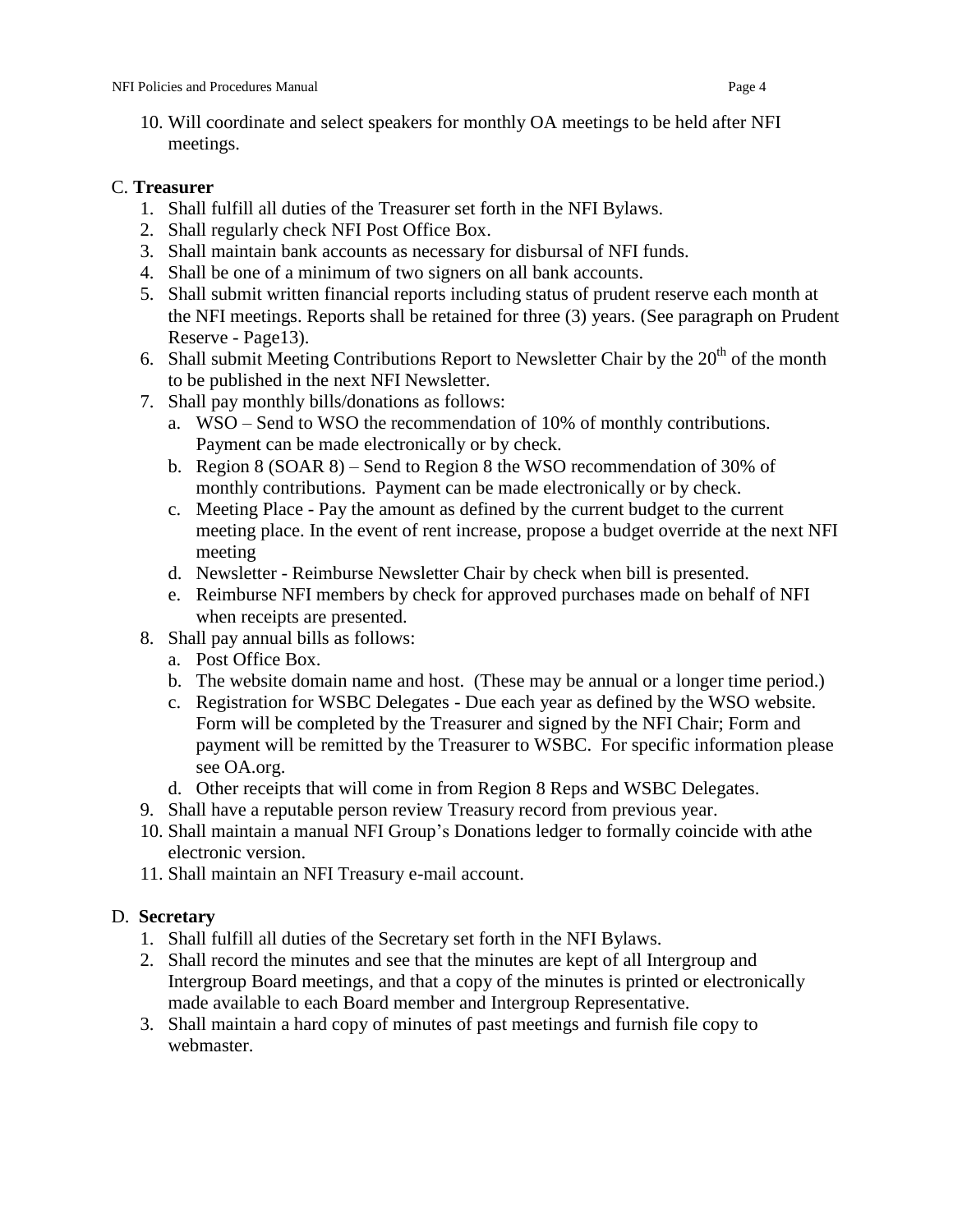- 4. Shall work alongside Webmaster to keep the NFI website current. Will regularly alert Webmaster to post on NFI website such items as *Inner Voice*, updates to meeting list and other documents, and the quarterly *Step Ahead* newsletter when it is available on OA.org.
- 5. Shall direct correspondence to the appropriate Board member or Committee Chairperson and maintain a file of outgoing correspondence.
- 6. Shall distribute notices of all meetings of Intergroup as described in Article V of the NFI Bylaws.
- 7. Shall keep WSO informed of all changes to any NFI information.
- 8. Shall conduct roll call at NFI meetings noting required quorum and majority vote.
- 9. Shall communicate electronically with NFI membership.
- 10. Shall sit on the Bylaws and Electronic Documents Committee.

#### E. **World Service Business Conference (WSBC) Delegate**

- 1. Shall fulfill all duties for World Service Business Conference Delegates set forth in the NFI Bylaws.
- 2. Shall attend the World Service Business Conference of Overeaters Anonymous. Should delegate be unable to fulfill their obligations either permanently or on a one-time basis, the Chairperson must designate an NFI member to replace the person either permanently or on a one-time basis.
- 3. Shall fulfill all duties for Region 8 Representatives set forth in the NFI Bylaws.
- 4. Shall attend the Southeast OA Region 8 (SOAR8) Business Assemblies (two per year) as First Choice.
- 5. Shall report, in writing, at the first NFI meeting occurring after the WSBC and Region 8 Assemblies the actions of the Conference and/ or Assembly.
- 6. The Delegate shall submit expense reports for reimbursement of out of pocket expenses in accordance with NFI Policies and Procedures.

#### **F. Additional Region 8 Representatives**

- 1. Second Choice to attend Region 8 Assembly meetings is the Chairperson who shall fulfill all duties for Region 8 Representatives set forth in the NFI Bylaws.
- 2. Third Choice to attend Region 8 Assembly meetings is the Vice Chairperson who shall fulfill all duties for Region 8 Representatives as set for in the NFI Bylaws.
- 3. Fourth Choice to attend Region 8 Assembly meetings is the Treasurer who shall fulfill all duties for Region 8 Representatives as set forth in the NFI Bylaws.
- 4. Fifth Choice to attend Region 8 Assembly meetings is the Secretary who shall fulfill all duties for Region 8 Representatives as set forth in the NFI Bylaws.
- 5. The Sixth Choice to attend the Region 8 Assembly meetings will be an NFI Committee Chair (see "Standing Committees" for order of succession) who shall fulfill all duties for Region 8 Representatives as set forth in the NFI Bylaws.
- 6. The number of those attending any Region 8 Business Assembly will be guided by the recommendation of the Treasurer based on available funds; and voted on by the IG during a regular meeting.
- 7. Each Region 8 Representative shall provide a single written report to the first NFI meeting occurring after the Region 8 Assembly.
- 8. Each Region 8 Representative shall submit an expense report for reimbursement of out of pocket expenses in accordance with NFI Policies and Procedures.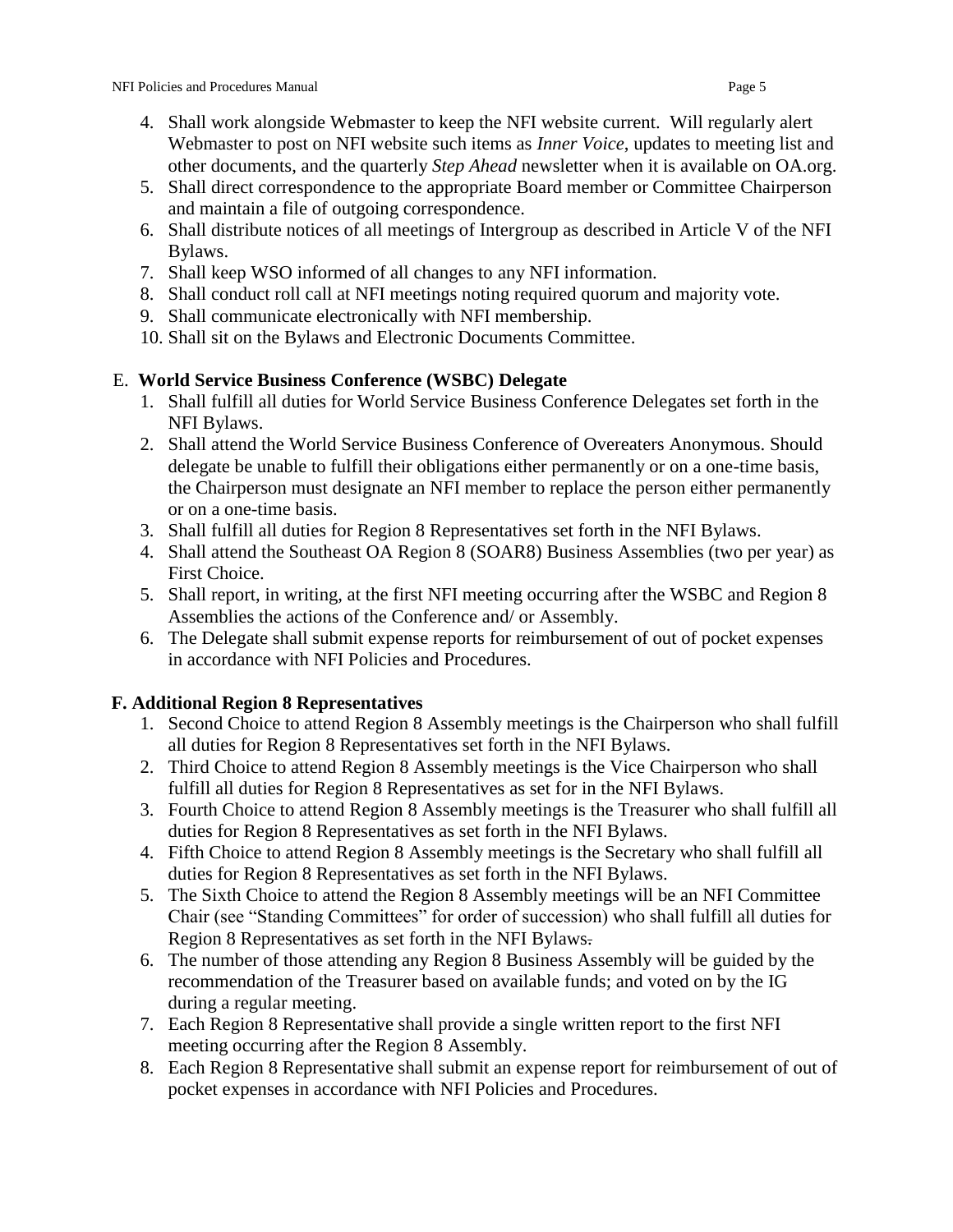### **COMMITTEES**

Committees may be established as required to carry out the purpose of the Intergroup in the most effective and efficient manner. Standing committees are permanent committees created to perform continuing functions. Special committees are appointed or elected as the need arises to perform a specific task (*i.e.,* an event committee, retreat committee). Every committee will be overseen and coordinated by a committee chairperson.

# **QUALIFICATIONS OF COMMITTEE CHAIRPERSONS**

- A. Must have six (6) months current abstinence and be working the Twelve Steps of Overeaters Anonymous.
- B. Must notify NFI Chairperson if there is a break in abstinence.
- C. Must possess good judgment, experience, stability and willingness to serve.
- D. Must possess familiarity with the Twelve Traditions of Overeaters Anonymous.

### **COMMITTEE APPOINTMENTS**

- A. The NFI Chairperson shall appoint a Committee Chairperson from those OA members present who meet the Committee Chairperson qualifications.
- B. Any OA member presently serving as an Intergroup Representative, who is present at the meeting and meets the Committee Chairperson qualifications, may be appointed to chair a standing or special committee.
- C. The NFI Chairperson shall call for the nominee to address the group with their qualifications, intentions and plans for the committee position. The NFI Chairperson shall call for a vote for simple majority approval.
- D. Terms of appointment:
	- 1. The term of position for a Committee Chairperson is one (1) appointed year.
	- 2. A Committee Chairperson may serve no more than two (2) consecutive years in the same position.

#### **COMMITTEE PROCEDURES**

- A. Each standing or special committee shall be responsible for calling and holding meetings.
- B. Each standing or special committee shall establish its method of procedures, subject to the approval of the NFI Board and the guidelines of the Twelve Traditions of OA.
- C. Each Chairperson shall submit a verbal or written report to NFI monthly detailing the activities of the committee.
- D. If any monies are expended, a detailed and itemized report shall be provided to the NFI Treasurer for reimbursement, on the condition the amount does not exceed the budgeted total.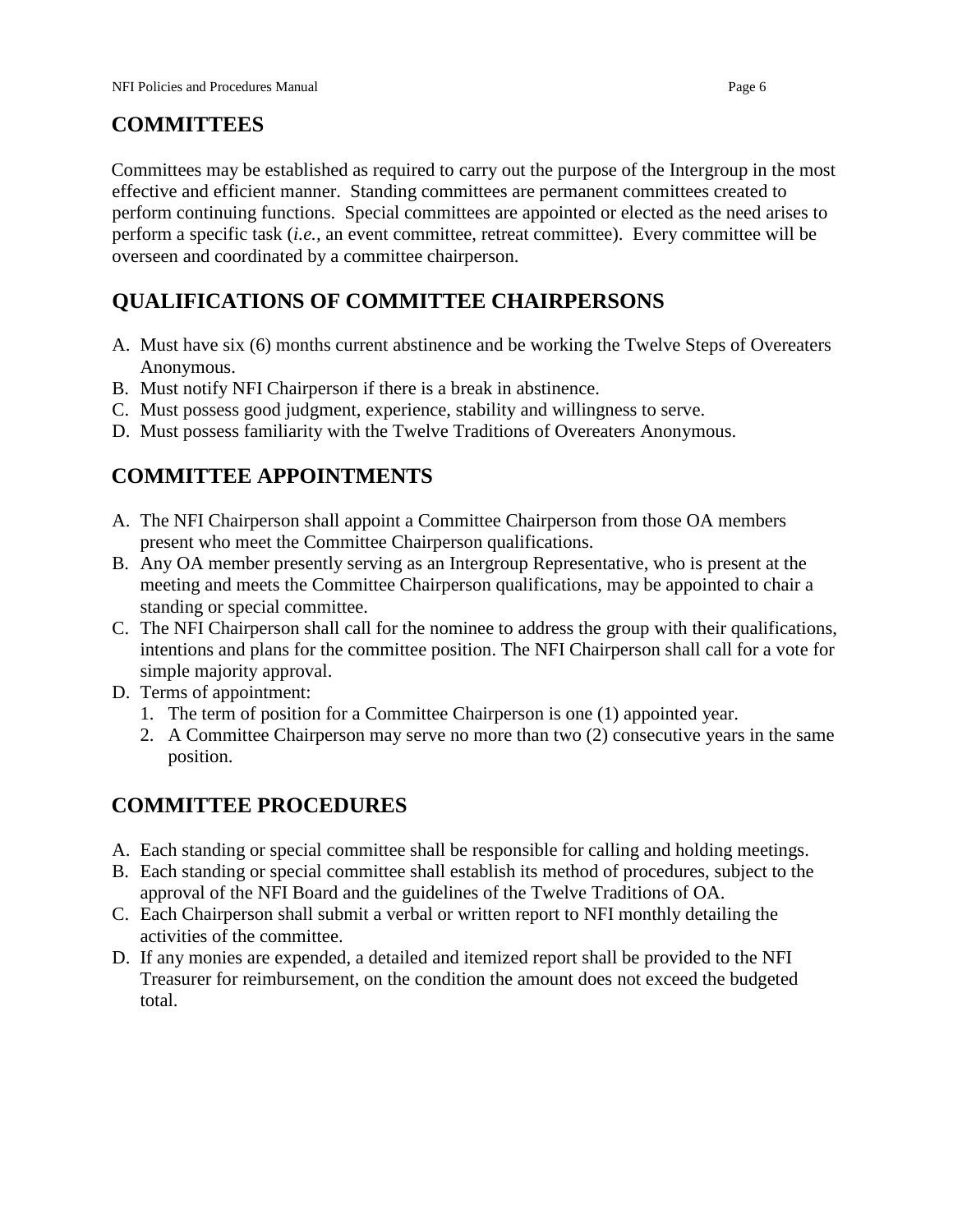#### **COMMITTEE RESPONSIBILITY**

Any committee decision and/or vote which establishes or changes a policy, sets a procedural plan for a special event, or expends funds in excess of the approved budget, shall require approval by the NFI Board Treasurer and/or NFI Chairperson prior to implementation.

### *EX-OFFICIO* **MEMBERS**

An *ex officio* member is a member of a committee (board, council, etc.) by virtue of holding another office.

- A. Past committee chairs may serve in an *ex-officio* capacity on their respective committees.
- B. The NFI Chairperson is an *ex-officio* member of all committees.

# **VACANCIES**

- A. Should a vacancy, resignation or removal of any Committee Chairperson occur, all pertinent information, materials, etc. shall be turned over to the NFI Chairperson.
- B. The NFI Chairperson may appoint a new Committee Chairperson to serve the remainder of the unexpired term.

# **REMOVAL OF COMMITTEE CHAIRPERSONS**

- A. Any Committee Chairperson may be removed from office for due cause by a majority vote of the NFI members present at a regular NFI monthly meeting.
- B. Due cause includes, but is not limited to, not practicing the Twelve Steps, break in abstinence, and non-attendance. Non-attendance is defined as no communication with the NFI Chairperson over a period of three consecutive months via phone, text, or e-mail.

# **MAJOR POLICY MATTERS**

- A. Matters that affect the NFI and/or groups within its service area shall be referred to the NFI Board.
- B. Matters that relate to Overeaters Anonymous as a whole, which affect Subpart A of the Bylaws of Overeaters Anonymous, Inc., shall be referred to the World Service Office (WSO) Board of Trustees.
- C. Matters that affect Subpart B of the Bylaws of Overeaters Anonymous, Inc., or which relate to the Twelve Steps, Twelve Traditions, or the Twelve Concepts shall be referred to the World Service Business Conference.
- D. NFI may not make amendments to the Twelve Steps and Twelve Traditions except as per OA Inc. Bylaws, Subpart B, Article XIV, Section 1E.

# **STANDING COMMITTEES**

The following Standing Committees may be established as required to carry out the purpose of the Intergroup in the most effective and efficient manner. The order of their presentation will be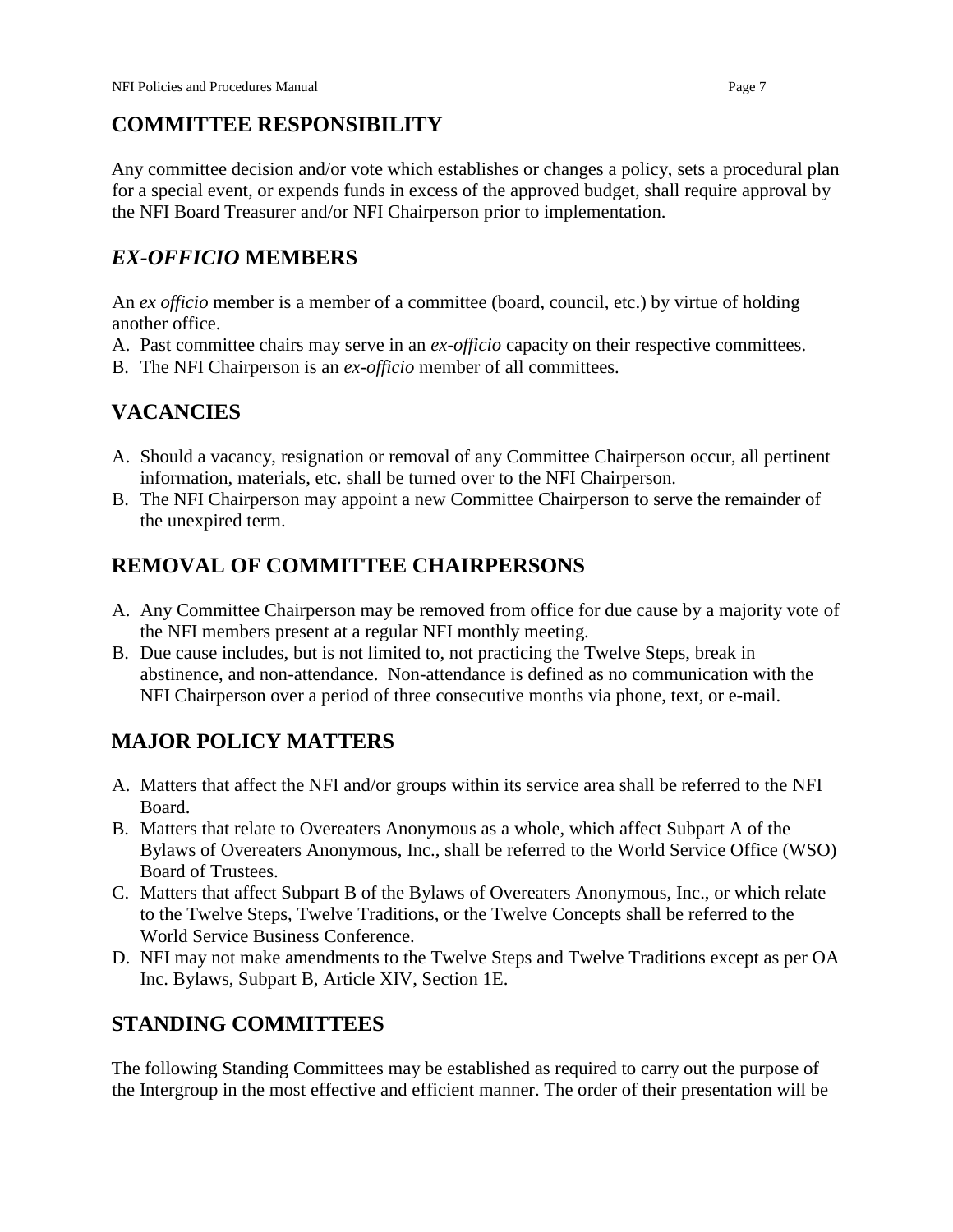used to select which committee chair will be selected as Sixth Choice to attend the Region 8 Assembly meetings. These Committees may include, but are not be limited to, the following:

- A. Newsletter
- B. Public Information/Professional Outreach
- C. Twelfth-Step Within
- D. Young Persons
- E. Website
- F. Bylaws and Electronic Documents
- G. We Care List
- H. Ways and Means

### **NEWSLETTER COMMITTEE**

A Newsletter Committee shall be established as a Standing Committee of NFI. The Newsletter Committee shall prepare and publish a monthly newsletter for NFI with the targeted audience being the newcomer to OA. This monthly newsletter:

- A. Shall be titled *Inner Voice.*
- B. Shall be prepared by the first day of the month for electronic distribution to the NFI membership. Hard copies may be available at the monthly NFI meeting. The newsletter will be transmitted electronically to Webmaster for uploading to the NFI website.
- C. Shall contain articles about the Step and Tradition of the corresponding month. Shall solicit articles with respect to the Step and Tradition corresponding to the month of the next monthly newsletter.
- D. May contain and solicit articles with respect to any other aspect of the OA Program by the Chairperson, provided the articles maintain adherence to the Steps and Traditions.
- E. Shall contain an updated list of all meetings of NFI member groups. For each meeting, the day, time, city, address, format and areas of emphasis, and the meeting contact name and phone number shall be specified.
- F. Shall contain a Groups' Donations Report, submitted by the Treasurer, setting forth contributions to Intergroup from each NFI member group, for the most recently concluded fiscal month as of the date of publication. This report shall identify the group number, meeting day, location, and amount contributed by each group in that fiscal month; and the year-to-date (YTD) balance.
- G. Shall provide notice of the date, time, and location of the next NFI meeting.
- H. Shall provide notice of and reports from the following events:
	- 1. Marathons, workshops, retreats, conferences, and conventions sponsored by NFI or by NFI member groups.
	- 2. Florida State Convention.
	- 3. Region 8 Business Assemblies and Recovery Conventions.
	- 4. World Service Conventions.
	- 5. Any other matters directed to be published by NFI, its Board or Chairperson.
- I. May contain notices or articles with respect to any aspect of the OA Program not already specified above, provided the articles maintain adherence to the Steps and Traditions.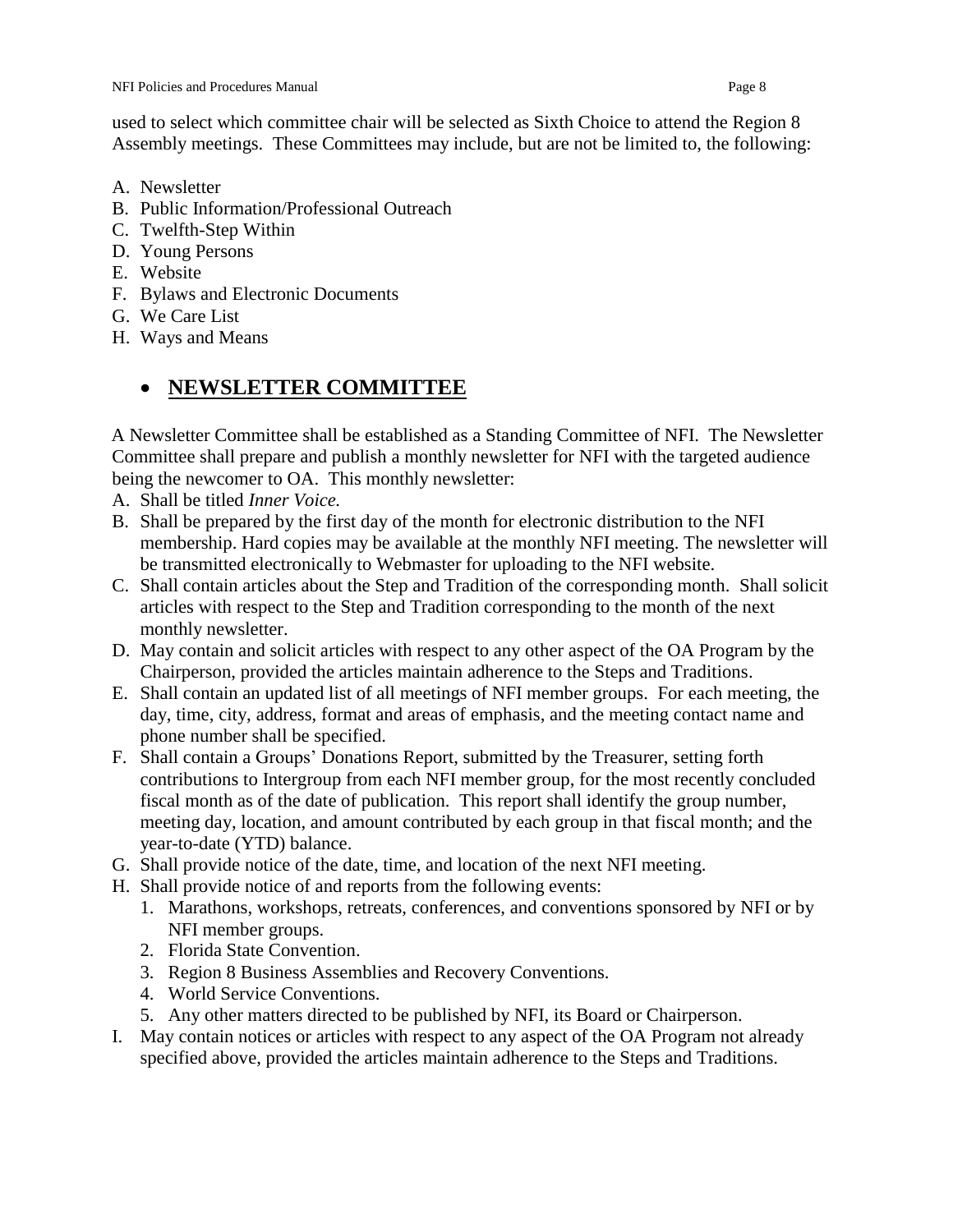# **PUBLIC INFORMATION/PROFESSIONAL OUTREACH (PIPO) COMMITTEE**

A Public Information/Professional Outreach (PIPO) Committee shall be established as a standing committee of NFI. The purpose of the Public Information/Professional Outreach Committee is to carry the message of recovery to the compulsive eater who still suffers. The duties of the PIPO Committee shall include:

- A. Increasing public and professional awareness of Overeaters Anonymous in the defined NFI geographic area through health fairs, community events, public service announcements in the media, etc.
- B. Preparing and making available informational packets concerning OA and the OA Program for the purpose of Public Information and providing Professional Outreach.
- C. Coordinating events designed to increase public and professional awareness of Overeaters Anonymous.
- D. Informing the professional communities, institutions, and groups who work with compulsive overeaters, anorexics and bulimics about the recovery program of Overeaters Anonymous, through many different avenues.
- E. Creating and distributing public service announcements (PSAs) and news releases to the media regarding OA sponsored events.
- F. Maintaining a record of media contacts as an archive to be passed on to future committee chairs.
- G. Referring to the Public Information P&P Manual as furnished by OA.org as a source of information, guidance, and practical solutions for successful Public Information projects.
- H. Referring to the Professional Outreach P&P Manual as furnished by OA.org as a source of information, guidance, and practical solutions for successful Professional Outreach projects.

# **TWELFTH STEP WITHIN COMMITTEE**

A Twelfth Step Within Committee shall be established as a Standing Committee of NFI. The duties of the Twelfth Step Within Committee will include, but shall not be limited to:

- A. Operating as per the Twelfth Step Within Committee Manual furnished by OA.org. This manual is a source of information, guidance, and practical solutions for successful Twelfth Step Within projects and events.
- B. Adhering to guidelines outlined in the section "Special Events of NFI" of the NFI Bylaws.

# **YOUNG PERSONS COMMITTEE**

A Young Persons Committee shall be established as a Standing Committee of NFI. The duties of the Young Persons Committee shall be to:

- A. Increase awareness of OA among the young persons residing in the geographical area of NFI.
- B. Coordinate events at local schools and other locations providing information about OA and the OA Program.
- C. Encourage groups to welcome young people who come to OA, reach out to them with the message of recovery, and help them find a sponsor.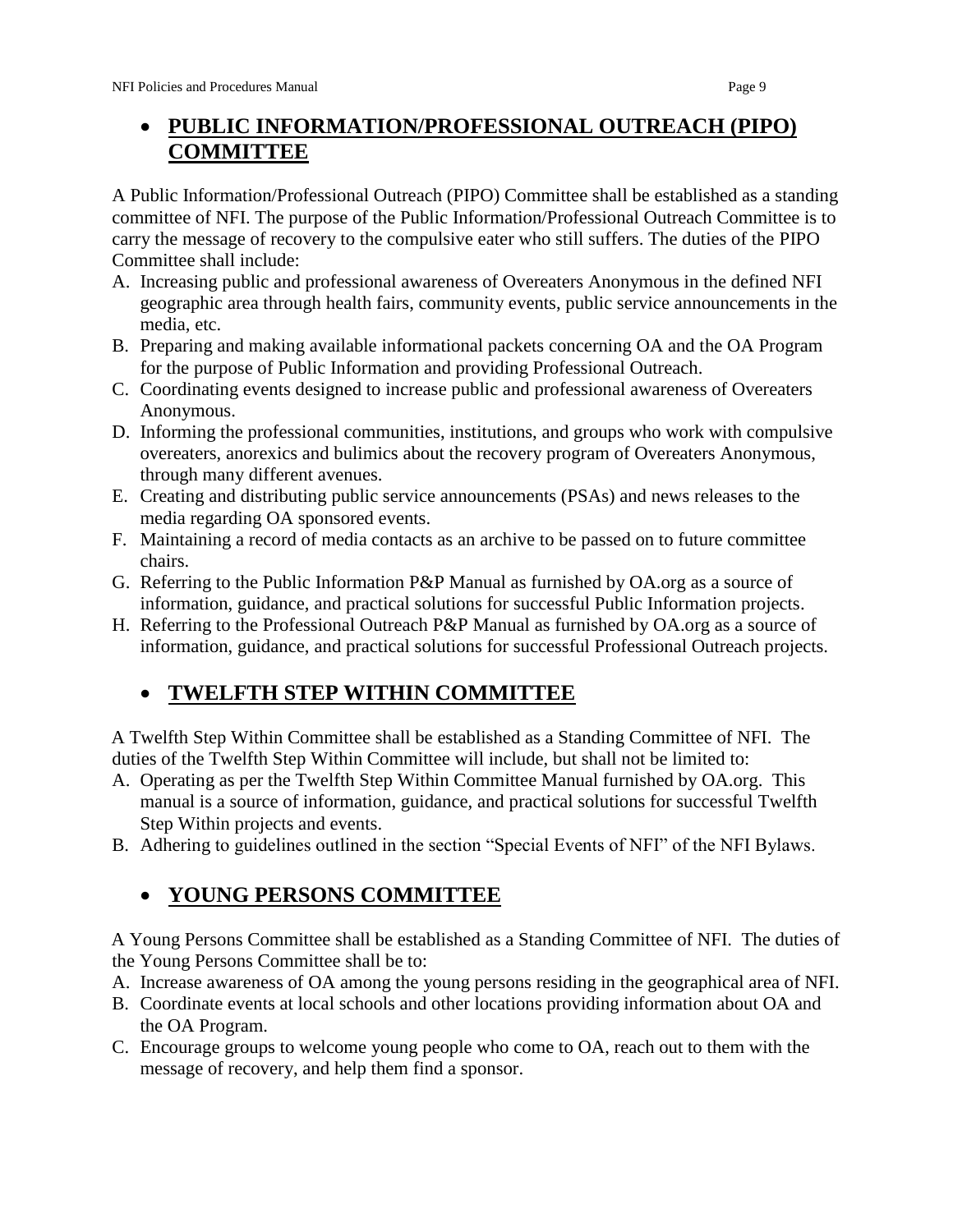D. . Persons under 18 years of age must be accompanied by a parent or guardian when attending meetings and/or functions. The parent or guardian must remain on the premises but does not necessarily need to be in the same room as the young person.

### **WEBSITE COMMITTEE**

The Website Committee shall be established as a Standing Committee of NFI. The duties of the Website Committee will include, but not be limited to:

- A. Maintaining the current NFI website.
- B. Coordinating with the Newsletter Chair and Secretary regarding potential materials for the website.
- C. Receiving and uploading all electronic documents such as newsletters, bylaws, NFI Policies & Procedures Manual, NFI meeting minutes, and any other NFI related electronic documents.
- D. Making available on the website OA approved media and resources.
- E. Making appropriate changes and corrections to the website as notified by OA groups or OA members.
- F. Posting announcements regarding OA sponsored special events.
- G. Assuring that the annual website hosting invoices are given to the NFI Treasurer for timely payment.
- H. Making recommendations for continued website improvement.
- I. Keeping passwords for online services.

# **BYLAWS AND ELECTRONIC DOCUMENTS COMMITTEE**

The Bylaws and Electronic Documents Committee shall be established as a Standing Committee of NFI. The Vice Chair of NFI will sit on the committee to oversee the bylaws and all electronic documents used by NFI. The duties of the Bylaws and Electronic Documents Committee shall be to:

- A. Solicit committee members from among membership in NFI.
- B. Conduct annual review of NFI Bylaws to see that they are consistent with OA.org and OA Region 8. This review will be conducted during the months of June/July. All issues/concerns will come to the body of NFI for a vote. (Bylaws guidelines can be found in documents on the OA.org website).
- C. Approved Bylaws are submitted to the Webmaster to be available on the NFI website.
- D. Ensure that a copy of the current NFI Bylaws is submitted to Region 8 Trustee for review. Once approved by the Trustee, the Bylaws are submitted to OA.org. (This needs to be completed prior to the registration of the WSO Delegate(s) when directed. The Treasurer submits a copy of the current bylaws with the registration forms/money).
- E. Ensure that the NFI Policies and Procedures (P&P) Manual is current, reviewed by the Bylaws and Electronic Documents Committee, and edited as needed. This is an ongoing review. All recommendations, issues and concerns will come to the body of NFI for final approval.
- F. All documents will have a coversheet with current approval dates.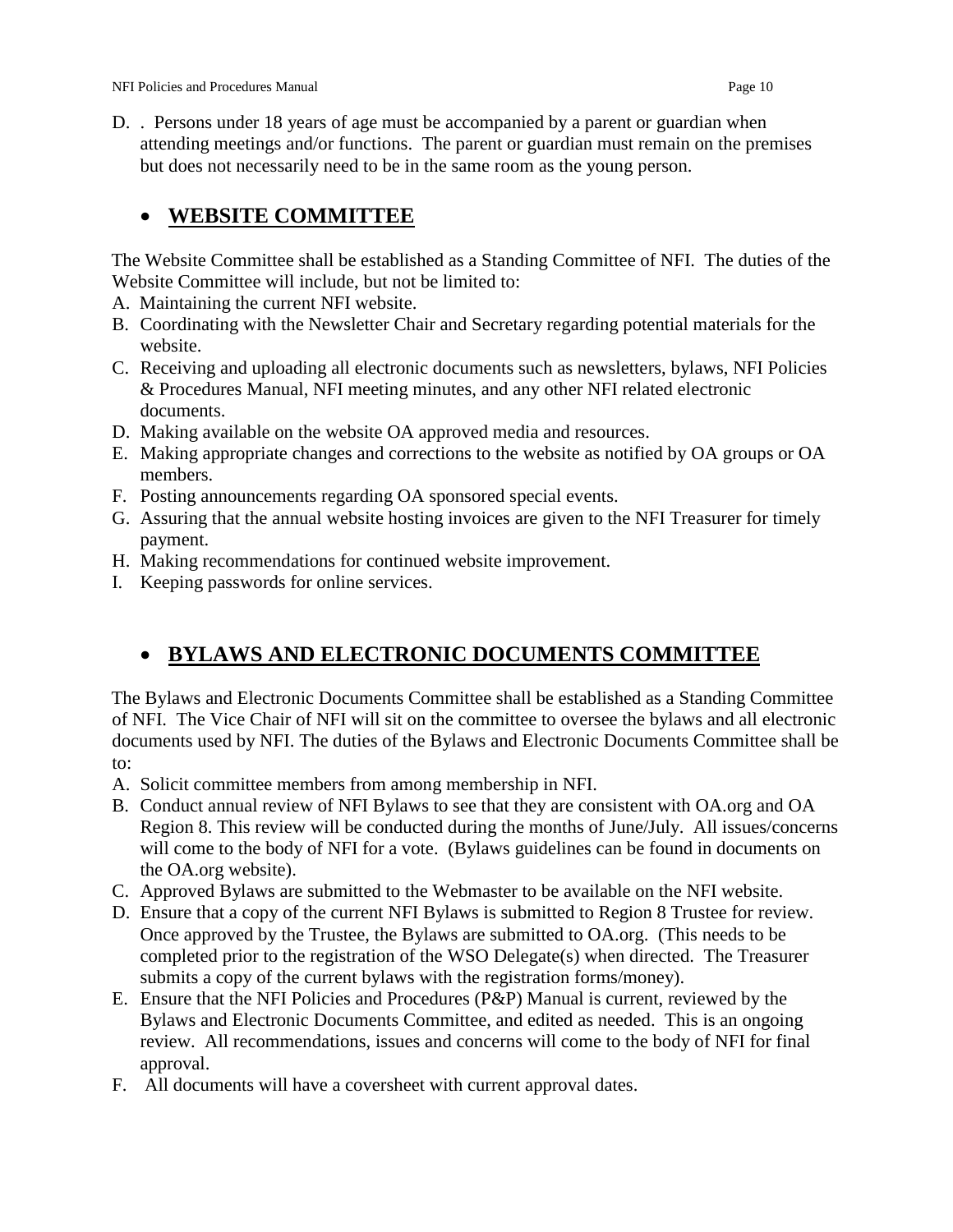### **"WE CARE LIST" COMMITTEE**

A "We Care List" Committee shall be established as a Standing Committee to maintain a confidential list of OA members willing to provide service as speakers and/or sponsors by phone and email. Additional information includes birthdates: biological and OA. The duties of the "We Care List" Committee will include, but not be limited to:

- A. Keeping the list current as members contact the Committee to alter information.
- B. Printing dated paper copies of the "We Care List" three four times per year for distribution at the NFI meetings.
- C. Once a year, conducting a verification campaign by sending emails or making phone calls to update the list, removing and adding member's information as requested by them.
- E. Submitting articles to *Inner Voice* newsletter, stating the purpose of the "We Care List" and how to add or remove your information.
- F. Safeguarding the privacy of the information on this list, and ensuring that the list is not emailed or posted on any web page or social media.

# **WAYS AND MEANS COMMITTEE**

A Ways and Means Committee shall be established as a Standing Committee to successfully raise funds for NFI while adhering to OA's Twelve Traditions. The duties of the Ways and Means Committee will include but not be limited to:

- A. Researching and reviewing ideas and subsequently developing and ordering items for sale.
- B. Advertising fund-raising items in *Inner Voice* newsletter.
- C. Submitting articles to *Inner Voice* newsletter, stating the purpose of the Ways and Means Committee.
- D. Displaying fund-raising items at NFI events and meetings.
- E. Providing an accounting of the expenses and income generated by fund raising activities to the NFI Treasurer.

### **FISCAL POLICIES AND PROCEDURES**

- A.The Fiscal year is January 1 through December 31.
- B.NFI shall adhere to policies and procedures relative to auditing bank accounts as written in the NFI Bylaws.

### **SOURCE OF FUNDS**

- A. Voluntary contributions of the member groups shall be the primary source of funds.
- B. Secondary source of income may be such occasional projects or activities as may be authorized by NFI according to Tradition Six.
- C. NFI may accept donations from OA members, conforming to the general practices of OA.
- D. The acceptance of bequests or donations from any outside source is prohibited.
- E. NFI shall not accept the responsibility for trusteeship over, or enter into the distribution or allocation of funds set up outside of, or from a source other than Overeaters Anonymous.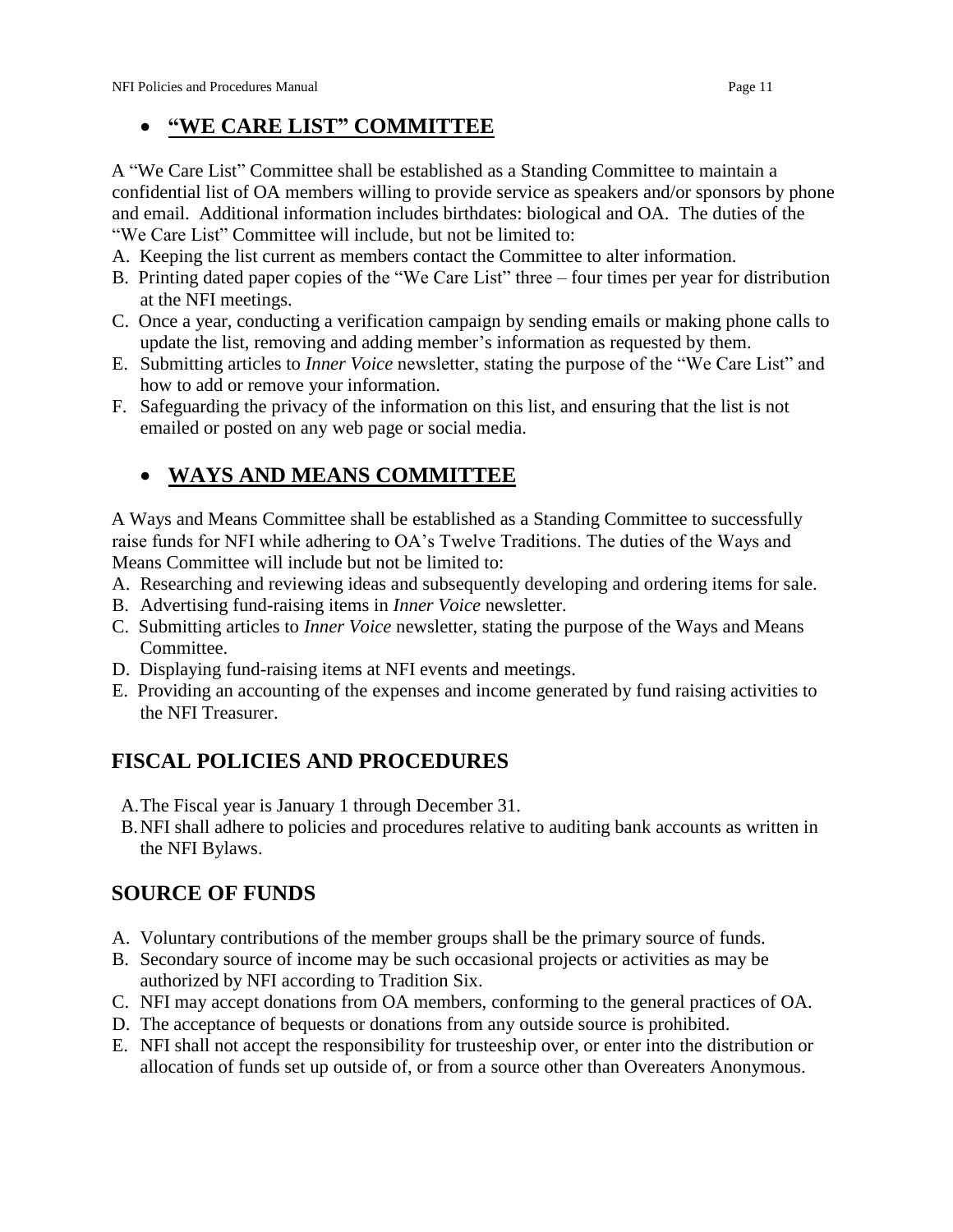### **FUNDING REPRESENTATIVES TO REGION ASSEMBLIES AND WORLD SERVICE BUSINESS CONFERENCES**

This policy pertains to, but is not limited to, the two (2) semiannual Region 8 Business Assemblies and the annual World Service Business Conference (WSBC). Other NFI sponsored conferences and conventions may be considered and approved by the New Freedom Intergroup (NFI).

#### *NFI Representative(s) Financial Responsibilities:*

- A. The NFI Treasurer will make a recommendation to the Intergroup of the number of representatives to send (if any) based on budgeted funds available for this and future events.
- B. Each elected representative or NFI approved attendee will estimate the total expense of attendance at an event and submit estimate to NFI Treasurer for consideration two (2) months prior to the Intergroup Meeting where approval is sought.
- C. Expenses to be considered will include:
	- 1. Registration fees
	- 2. Meals (with receipts) will be \$45 a day or less
	- 3. Hotel accommodations 1/2 double occupancy (unless extenuating circumstances)
	- 4. Travel to and from event
	- 5. Parking fees, tolls, and taxicab fares with receipts
	- 6. Representatives will also be responsible for minimizing expenses as much as practical by:
		- a. Electing the most cost effective method of travel to the destination (air, driving personal auto, or car rental.)
		- b. Finding alternative/more cost effective meal pricing than conference banquets when practical and not attending the banquet would not affect the purpose in attending.
		- c. Representatives are expected to make every effort to share a room before single occupancy reimbursement would be considered by NFI for approval.

#### *Travel Arrangement Guidelines:*

- A. The least costly method of travel will be reimbursed based on the roundtrip distance of the event.
- B. If a representative chooses a more costly method of travel for their convenience, the representative will be responsible for the difference and NFI will pay the lesser charge.
- C. If driving is elected, the actual mileage will be reimbursed at the same rate as WSO determines and reimburses.
- D. If another Intergroup, Region, or World Service body (or other entity) is reimbursing a representative for any expense, NFI will not reimburse the same expense.
- E. If a representative is a passenger sharing a ride with another NFI approved representative, the driver will be reimbursed for the travel expense. Passengers will only be reimbursed for actual expenses (with receipts).

#### *Reimbursement Guidelines:*

A. Representative will assemble and turn in to the NFI Treasurer all receipts within 30 days of the return from the event. This is especially crucial near the end of the year, so that the expense can be taken in the same fiscal year as the budget.